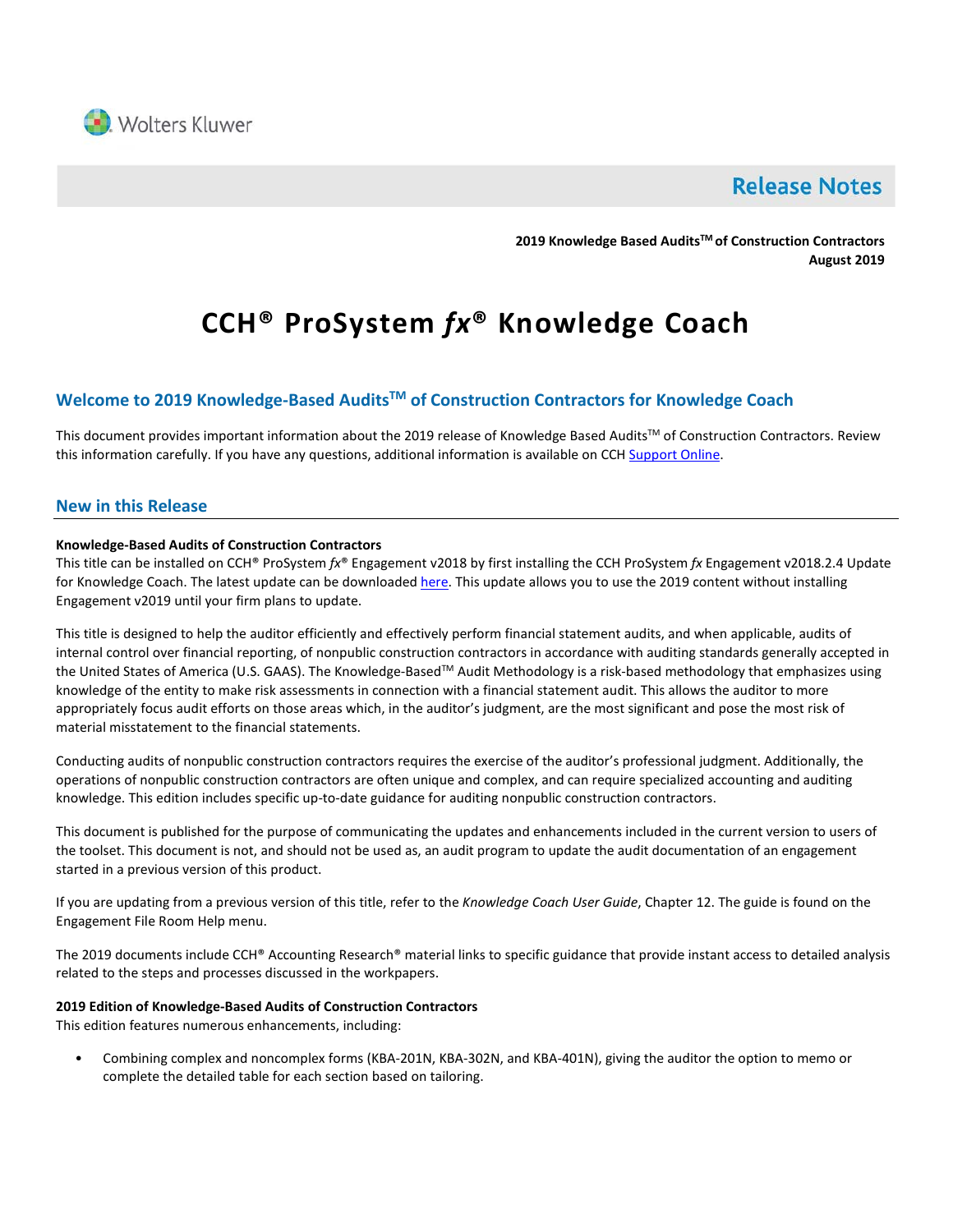**Roll Forward Note**: If you have used a noncomplex document in your prior engagement, before rolling that file forward, you must add the complex document to your engagement binder to retain the data from the noncomplex document, then remove these workpapers from the prior year binder after you have rolled the binder forward.

If your binder has already been finalized and you don't want to unfinalize the binder to insert the complex document before you roll forward from the 2018 version, you can make a copy of your finalized binder, insert the applicable complex documents, then roll forward the copied binder to the 2019 title version. After roll forward remember to delete the copied prior year binder from your file room. Doing this will retain the data into the 2019 combined versions.

Alternatively, copy and paste the data from the prior year noncomplex document, from the prior year binder, after you roll forward into the current combined versions. The noncomplex document will roll forward as an obsolete workpaper with no data and will need to be removed after you have rolled forward your binder. You will need to refer to your prior year binder for data in the Noncomplex document.

For the Update Knowledge Coach Content option, you should insert the complex version of the workpaper prior to updating; this will retain information from the now obsolete noncomplex version. We recommend publishing the noncomplex versions prior to selecting the Update Knowledge Coach Content option so you have access to the data after updating, as the noncomplex version will be obsolete.

- Streamlining Entity Information from KBA-302 Understanding the Entity and Its Environment by removing Section I. This information is available in KBA-200 Entity Information and Background.
- Adding flow of columns "Nature of Other Services" and "Firm Personnel Overseeing the Service" from KBA-101 Overall Audit Strategy to AID-201 Non Attest Services Independence Checklist.
- Adding the table "Prior Year Substantive Matters and Significant Findings" to KBA-102 Engagement Completion Document. This table is only user entry and is available if you would like to document prior year matters or findings.
- Adding the flow of question "Describe the users or expected users of the financial statements (e.g., owners, stakeholders, lenders)" from KBA-200 Entity Information and Background to KBA-301 Worksheet for Determination of Materiality, Performance Materiality, and Thresholds for Trivial Amounts.
- Adding flow of Component Units from AID-603 Component Identification and Analysis to KBA-301 if the user has noted the Component Unit as being "Significant" in one of the four columns in AID-603.
- Adding a new column in KBA-301 in step 4: Determination of the Threshold for Trivial Amounts so you can document the trivial amount. You must manually key in this number based on the calculation, as this new column triggers the flow of the trivial amount to the materiality tables located in other forms.
- Adding a new table to trigger the flow of items identified in KBA-400 Scoping and Mapping of Significant Account Balances, Classes of Transactions, and Disclosures. All items identified in table 2 or 3 of KBA-400 flow to this new table, and then you can decide which to flow to KBA-103. This change helps remove duplication in KBA-103.
- Modifying headers and related instructions regarding compensating controls in KBA-401 Understanding Entity-Level Controls. Due to modifications, you can no longer show or hide columns in the detailed table based on internal control tailoring questions from AUD-100. Note that column 7 will be reset on roll forward due to the content changes.
- Modifying headers and adding one new column (If Controls are Not Effectively Designed and Implemented or Are Not Operating Effectively, Describe the Risks of Material Misstatement) in KBA-402 Understanding General Controls for Information Technology in the "less complex" table. This new column contains a dynamic list of risks noted in the engagement which is similar to the functioning of KBA-400 and KBA-40X series forms.
- Adding two new potential error diagnostics in KBA-502 Summary of Risk Assessments that trigger when you:
	- Add a specific risk in the risk pane, but document that both inherent risk and control risk are low.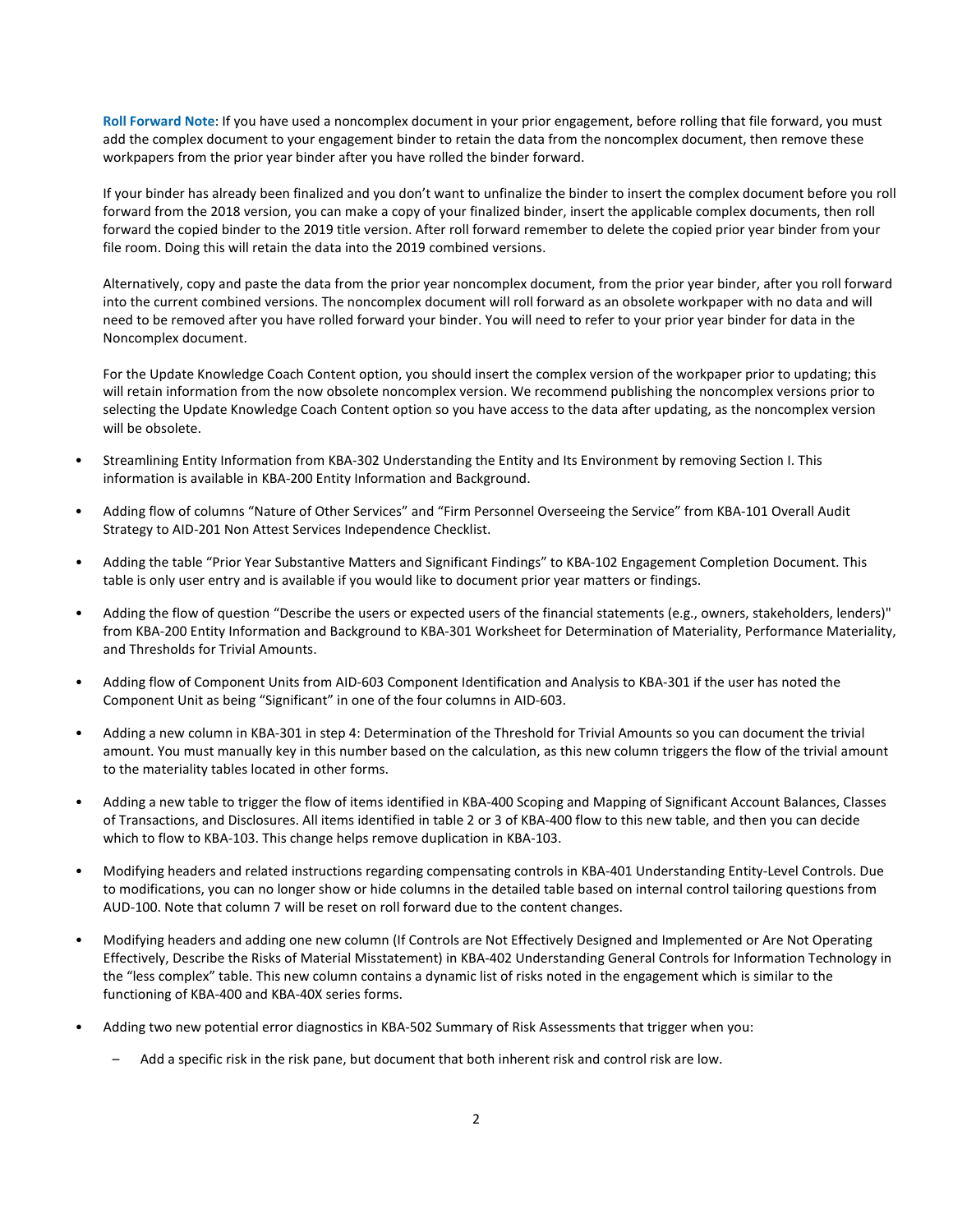- Select Combined under the Planned Audit Approach column and you haven't noted that they are performing an integrated audit and not testing internal controls overall for a particular audit area in AUD-100.
- Adding a table to both KBA-902 Audit Review and Approval Checklist and KBA-905 Review and Approval Checklist: Interim Review of Financial Information to document a concurring partner review, if applicable. A tailoring question has also been added to AUD-100 that has show/hide functionality on this table in both forms.
- Adding a new missing workpaper or unnecessary workpaper diagnostic related to AID-603 based on your response to tailoring question, "Does the entity have multiple components, multiple locations, or segments that are included in the scope of our engagement?"
- Adding a new audit area, Business Combinations, throughout the title, and adding AUD-822 Audit Program: Business Combinations.
- Rewording audit area "Journal Entries and Financial Statement Review" to "Journal Entries." The Financial Statement Review steps are no longer included in AUD-814. These steps are now included in the new AUD-909 Audit Program: Financial Statement Review form.
- Adding new steps and tailoring questions to AUD-803 Audit Program: Accounts Receivable and Revenue for procedures that can be performed under ASC Topic 606.
- Adding new steps and tailoring questions to AUD-807 Audit Program: Property and Equipment, and Depreciation and AUD-811 Audit Program: Debt Obligations to document new/revised lease guidance under ASU No. 2016-02, Leases (Topic 842).
- Enhancing instructions and procedures throughout the toolset to improve workflow.
- Adding new tips regarding Omnibus Statement on Auditing Standards for the issuance of SAS-135.
- Adding new AUDs, CORs, and RESs as follows:
	- AUD-823 Audit Program: Business Combinations
	- AUD-909 Audit Program: Financial Statement Review
	- KBA-901A Tax Basis Financial Statement Disclosure Checklist
	- KBA-901B Cash Basis Financial Statement Disclosure Checklist
	- AID-835 Deferred Tax Analysis
	- AID-846 Journal Entry Testing Worksheet
	- AID-910 Analytical Procedures: Final Account Balance Analysis
	- COR-826A Confirmation of Sales Terms (ASC Topic 606)
	- RES-029 Cash Flow Questionnaire
	- RES-030 Detailed Contract Questionnaire
	- RES-031 Lease Checklist: Identifying a Lease (ASC 842)

[Click here](http://support.cch.com/updates/KnowledgeCoach/pdf/guides_tab/2019%20Construction%20Entities%20Title%20Overview%20for%20Knowledge%20Coach%20Users.pdf) for the 2019 Audits of Construction Contractors Title Overview for Knowledge Coach Users.

In addition, forms and practice aids throughout have been updated to include new examples and tips, and where applicable, to take into account new literature, standards, and developments, reflected in the following current audit and accounting guidance:

• FASB Accounting Standards Codification™ as of June 30, 2019, through Accounting Standards Update No. 2019-06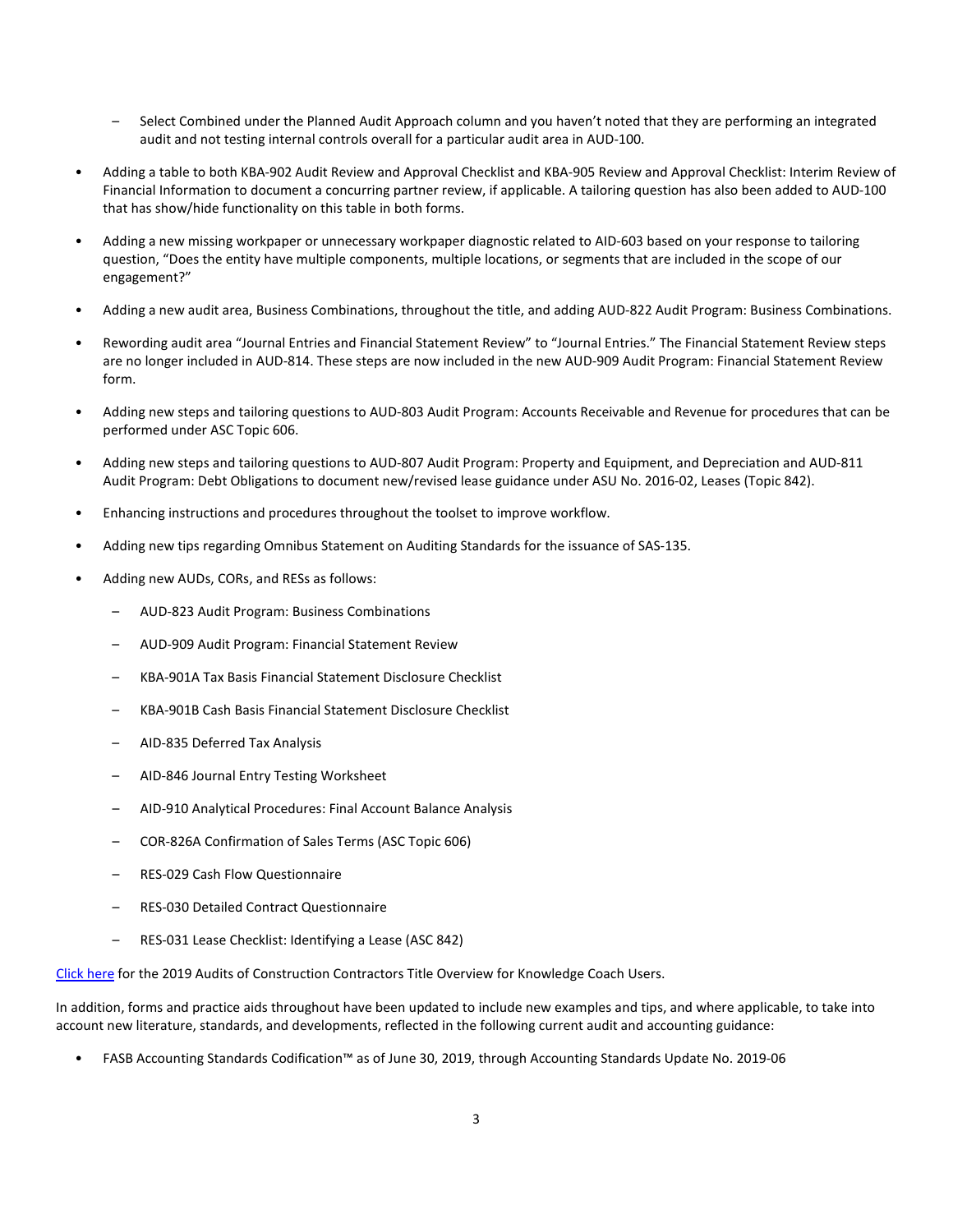- AICPA Statement on Auditing Standards (SAS) No. 134, Auditor Reporting and Amendments, Including Amendments Addressing Disclosures in the Audit of Financial Statements
- AICPA Statement on Auditing Standards (SAS) (SAS) No. 135, Omnibus Statement on Auditing Standards 2019
- AU-C 930, Interim Financial Information
- AU-C 940, An Audit of Internal Control Over Financial Reporting That Is Integrated With an Audit of Financial Statements

#### **Important:**

- Save changes to workpapers before closing the workpaper or the binder to ensure data is correctly updated.
- If Microsoft® Word crashes when using Knowledge Coach, before closing the binder, use the **Save Knowledge Coach Answers** option in the binder view under the Tools menu. This saves all data within tables.
- You can view other Knowledge Coach Best Practices on ou[r Web](https://support.cch.com/kb/solution/000034942/sw34947) site.

#### **System Requirements**

This title requires the 2019 Financial Statement Base Title. The 2019 Financial Statement Base title must be installed with one of the following versions of Engagement and Knowledge Coach.

- Engagement and Knowledge Coach v2018 with CCH ProSystem fx Engagement v2018.2.4 Update or later available [here.](https://support.cch.com/updates/Engagement/release2018/release2018.aspx) To identify the version you are running, go to the Help > About window in the application.
- Engagement and Knowledge Coach v2019 or newer.

If you are upgrading from Engagement v7.1 or older, please contact [Technical Support.](https://support.cch.com/contact)

A minimum of 4GB of RAM is required for optimal performance when opening and navigating Knowledge Coach workpapers.

#### **License Requirements**

This title requires the Knowledge-Based Audits of Construction Contractors license. Users who do not have a license for this title will not be able to use Knowledge Coach functionality in workpapers.

For information on updating your licensing, see [How do I add or update CCH ProSystem fx Engagement Licenses?](https://support.cch.com/kb/solution.aspx/sw3937) on our Support Web site.

For more information on assigning licenses, see [How do I assign Engagement Licenses?](https://support.cch.com/kb/solution.aspx/sw3943) on our Support Web site.

#### **Download Instructions**

If you plan to use this title on Engagement and Knowledge Coach v2018, apply the CCH ProSystem *fx* Engagement v2018.2.4 Update to all computers, including Admin and terminal servers, before installing the title. Review the update's [release notes](https://d2iceilwdglxpz.cloudfront.net/release_notes/CCH%20ProSystem%20fx%20Engagement%202018.2.4%20Release%20Notes.pdf) for more deployment information. To download this title:

- 1. Navigate to the [Knowledge Coach Updates](http://support.cch.com/updates/KnowledgeCoach) section of the Engagement Support Web site.
- 2. Select the Knowledge Coach Series. The series are arranged by title type, then industry.
- 3. Click **Download File** next to the title you want to download.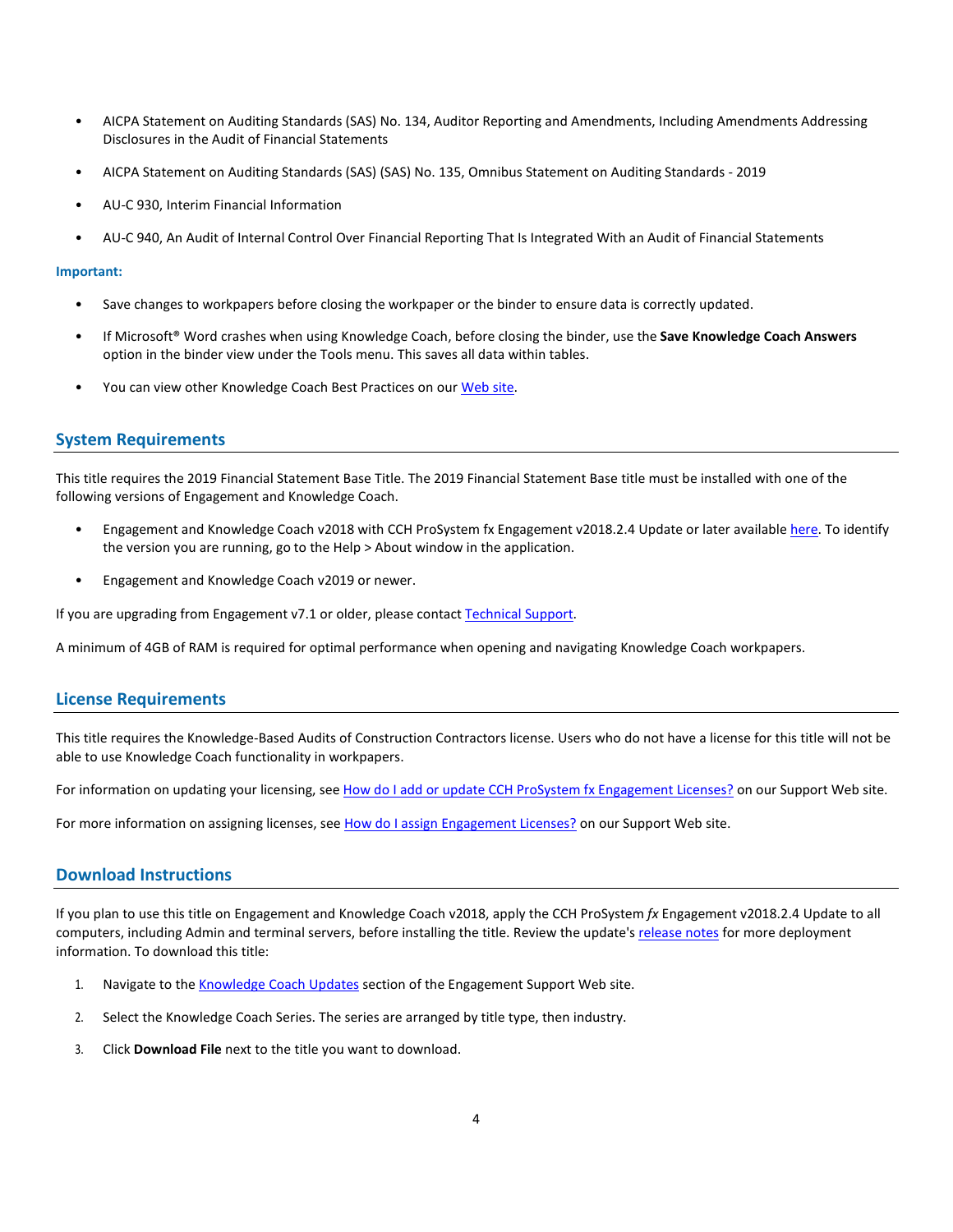**Note**: On some occasions the content package file (.KCP) will download with the extension changed to .ZIP. If this occurs, change the extension of the downloaded file to KCP, using all capital letters.

You must install the 2019 Financial Statement Base title before installing the 2019 Knowledge Based Audits of Construction Contractors.

The Financial Statement Base title is also available on th[e Knowledge Coach Update Web](http://support.cch.com/updates/KnowledgeCoach) site.

The Knowledge Coach Content Package (KCP) download is a proprietary file that must be installed from within Engagement. Save this KCP file to a location on your local drive, and follow the installation instructions below.

#### **Installation Instructions**

See [How do I add a new CCH® ProSystem fx® Knowledge Coach title to CCH® ProSystem fx® Engagement?](https://support.cch.com/kb/solution/000033707/sw30271) for instructions on installing a new Knowledge Coach title.

#### **Online Permission Key**

Permission key files can be downloaded from ou[r Web](https://prosystemfxsupport.tax.cchgroup.com/permkey/download.aspx) site or when adding or updating the new licenses in Engagement v2018 and newer. After updating the license file in the Engagement Admin module, licenses must be assigned to the staff who will use 2019 Knowledge-Based Audits of Construction Contractors.

If you have not already established a Single Sign-on (SSO) account with Customer Service, we urge you to do so at this time.

#### **Using Your Knowledge Coach Content with CCH® Accounting Research Manager®**

CCH's Accounting Research Manager (ARM) is the most comprehensive, up-to-date, and objective online database of financial reporting literature. It includes all authoritative and proposed accounting, auditing, and SEC literature, plus independent, expert-written interpretive guidance.

Available on ARM, the Knowledge-Based Audits of Construction Contractors Guide helps you comply with the most recent professional standards and guidance for the conduct of audits of construction contractors. It also helps you integrate the use of practice aids, tools, and other resources with its guidance. This publication supplements and complements the knowledge-based documents that are available in Knowledge Coach.

If you subscribe to an ARM library that includes Commercial content, you can link directly to source material from Resources within Knowledge Coach documents. These links have been updated to refer to the accounting standards under the FASB Accounting Standards Codifications. Also, if you subscribe to the Knowledge-Based Audits of Construction Contractors Guide on ARM, you can take advantage of references to the guide material from within the Knowledge Coach documents.

With Accounting Research Manager, you maximize the efficiency of your research time, while enhancing your results. Learn more about our content, our experts, and how you can request your free trial by visiting the [Accounting Research Manager Web](http://www.accountingresearchmanager.com/) site. You can also access the Accounting Research Manager Web site by selecting **Engagement > Binder Window > Shortcuts Bar > Guidance tab**.

#### **Using Your Knowledge Coach Content**

To use your Knowledge Coach Workpaper Templates, do the following:

- 1. Open a binder in Engagement.
- 2. Select the workpaper tab into which you would like to insert the workpaper.
- 3. Select New Knowledge Coach Workpaper from the toolbar or File menu.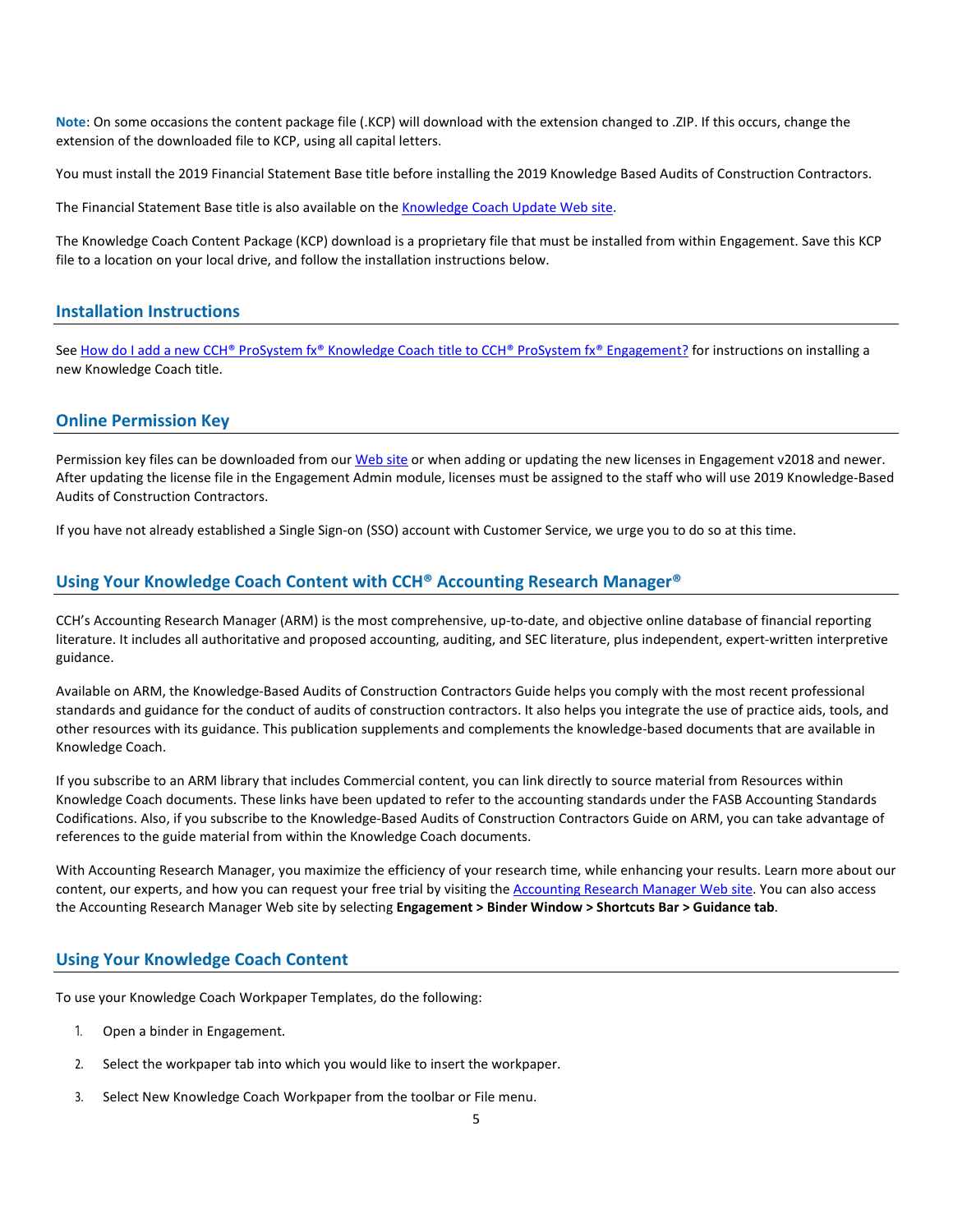- 4. Select the new Knowledge Coach title with the content you would like to use. You can only select titles you have installed. The information displayed changes to reflect the workpaper organization available for the selected title.
- 5. Select the Knowledge Coach workpapers to insert into your binder and click OK.
- 6. In the Selected Workpaper Properties window, add a workpaper index in the Index field and make any Name modifications that are needed. You can also modify the tab location or the roll forward settings for each workpaper.
- 7. Click OK. The integrated Knowledge Coach workpaper is now inserted into your engagement binder.

**Note**: For more information on how to use Knowledge Coach workpapers in your binder, see the *Knowledge Coach User Guide*.

#### **Additional Information on Knowledge Coach and the KBA Methodology**

**Knowledge-Based Audit (KBA) Methodology** allows the results of one set of procedures to become the input for the next. The key components of the KBA methodology include:

- An overview that guides auditors through the methodology
- Knowledge-based audit documents, integral to risk assessment and audit processes, which contain steps and procedures required by U.S. GAAS
- Customizable audit programs that take auditors through related steps and procedures
- Practice aids to help auditors complete steps or processes outlined in the knowledge-based audit documents and audit programs
- Auditor's reports that provide a variety of sample auditor's opinions on audited financial statements
- Correspondence documents that provide sample letters to be used to comply with U.S. GAAS requirements and in other common situations
- The AICPA's Auditing Standards Board's (ASB) Risk Assessment Standards The practice aids and tools in the 2019 Knowledge-Based Audits of Construction Contractors are designed around the AICPA's risk assessment and clarified standards to assist auditors of Construction Contractors by:
	- Facilitating compliance with GAAS
	- Encouraging more effective audits through tailored audit programs and comprehensive practice aids
	- Helping auditors to focus on and respond to identified audit risks
	- Enhancing audit documentation

#### **CCH® ProSystem fx® Knowledge Coach**

Knowledge Coach functionality allows auditors to use the Knowledge-Based-Audit methodology more efficiently by eliminating the need for duplicate entry of the same information, tailoring audit documentation to each particular engagement, and documenting the link between risks identified and procedures performed. AUD-100 Tailoring Question is a document in Knowledge Coach that presents engagement-level questions designed to aid in tailoring the engagement documentation to fit each client. Completing the questions helps the auditor avoid duplication and unnecessary workpapers.

**Note**: Before you begin your audit, review the guidance in AUD-101 Overall Audit Program. This workpaper is your road map through a Knowledge-Based Audit methodology. Start your audit with AUD-100 Tailoring Question Workpaper and AUD-101 Overall Audit Program.

• **Risks** can be captured via the Risk Summary task pane from any Knowledge Coach workpaper by the current editor of KBA-502 Summary of Risk Assessments. This allows you to continuously assess risks during the engagement. Several workpapers prompt you to consider the presence of risks, but the Risk Summary task pane must be used to document those risks. All documented risks flow to the Risk Summary. To ensure risks show in findings tables, select the *workpaper identified in* field of the Risk pane.